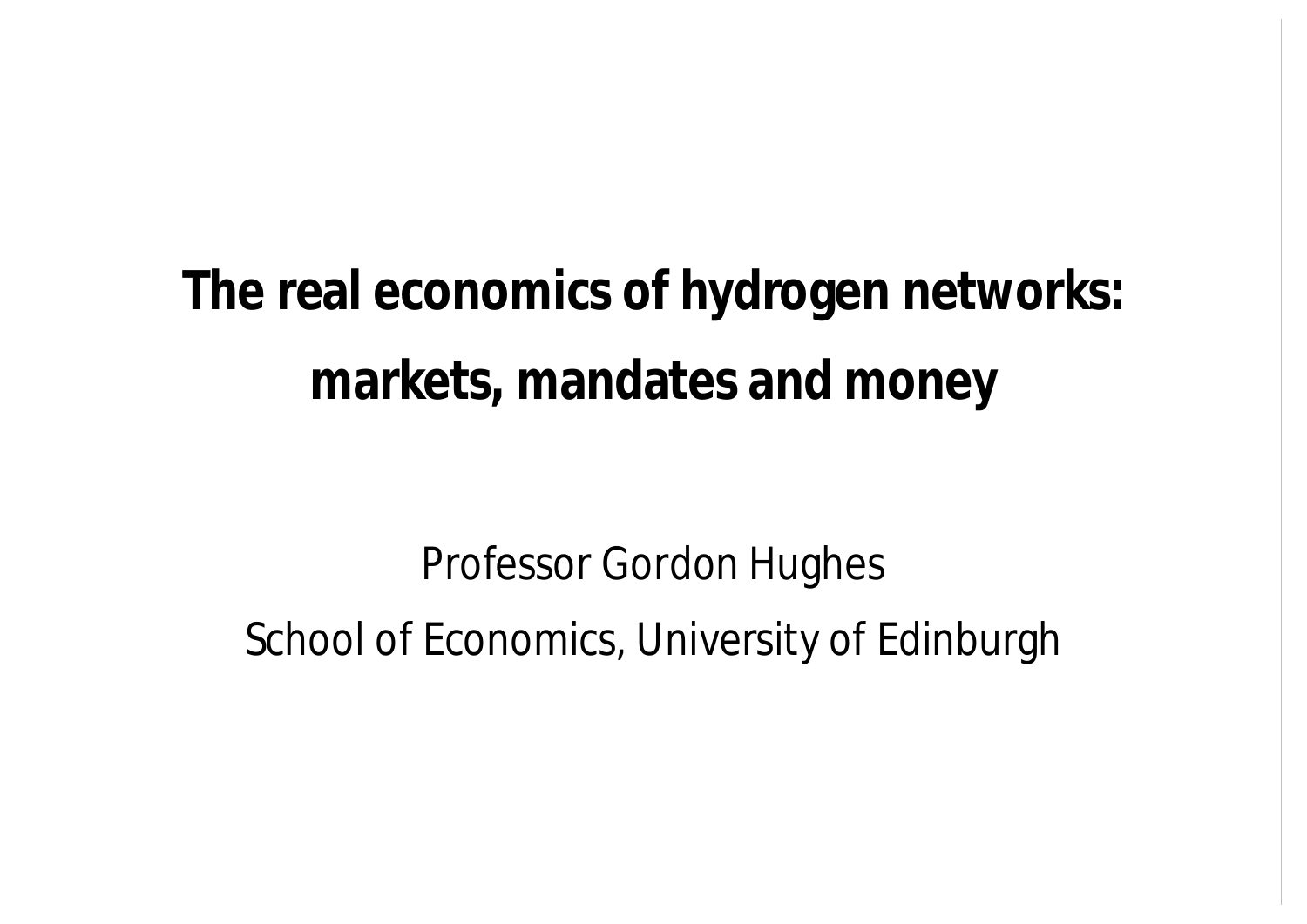# **Identifying the issues**

Reference framework: complete conversion to hydrogen outside the energy sector average annual demand of 495 TWh - more than 60% higher than electricity.

- How will hydrogen networks be developed to deliver hydrogen to small and medium customers spread throughout the UK?
- The Government's Net Zero path implies that initially most hydrogen will be produced by steam methane reforming (SMR) equipped with carbon capture and storage (CCS). What much will this cost and does it work?
- How does the expected reliance on offshore wind or other sources of intermittent generation - affect the design and cost of electrolysis plants to produce hydrogen?
- Is a mandated and rapid conversion compatible with market incentives? How would the arrangements different for a partial rather than a full conversion?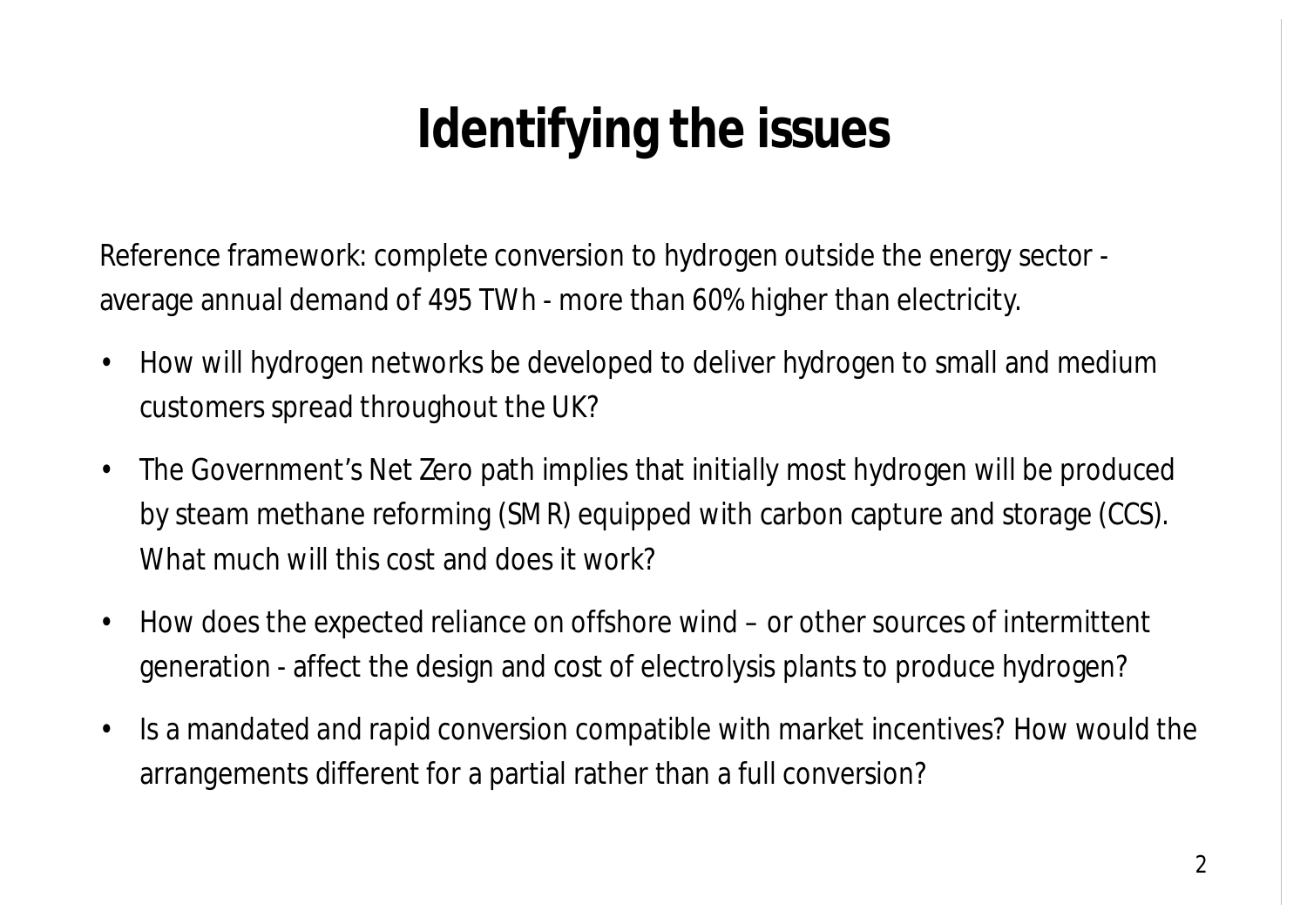## **Distribution, transmission & storage**

- Only efficient option is to build a new network because area by area conversion of existing network is difficult, slow & expensive.
- New network cost modern equivalent of existing network £120-£150 billionincluding customer connections..
- Cost of converting customer equipment highly uncertain range of £100 £175 billion.
- Hydrogen storage. Salt caverns is best & cheapest option but likely to be a lot of public resistance. Range of costs is from £25 billion for 7 days average cold day to £70 billion for 15 days of 1 in 20 year peak demand.
- Existing gas operators don't have the cashflow and scale required for such a program. Any financing will require government guarantees for debt as well as taxpayer subsidies for customer costs.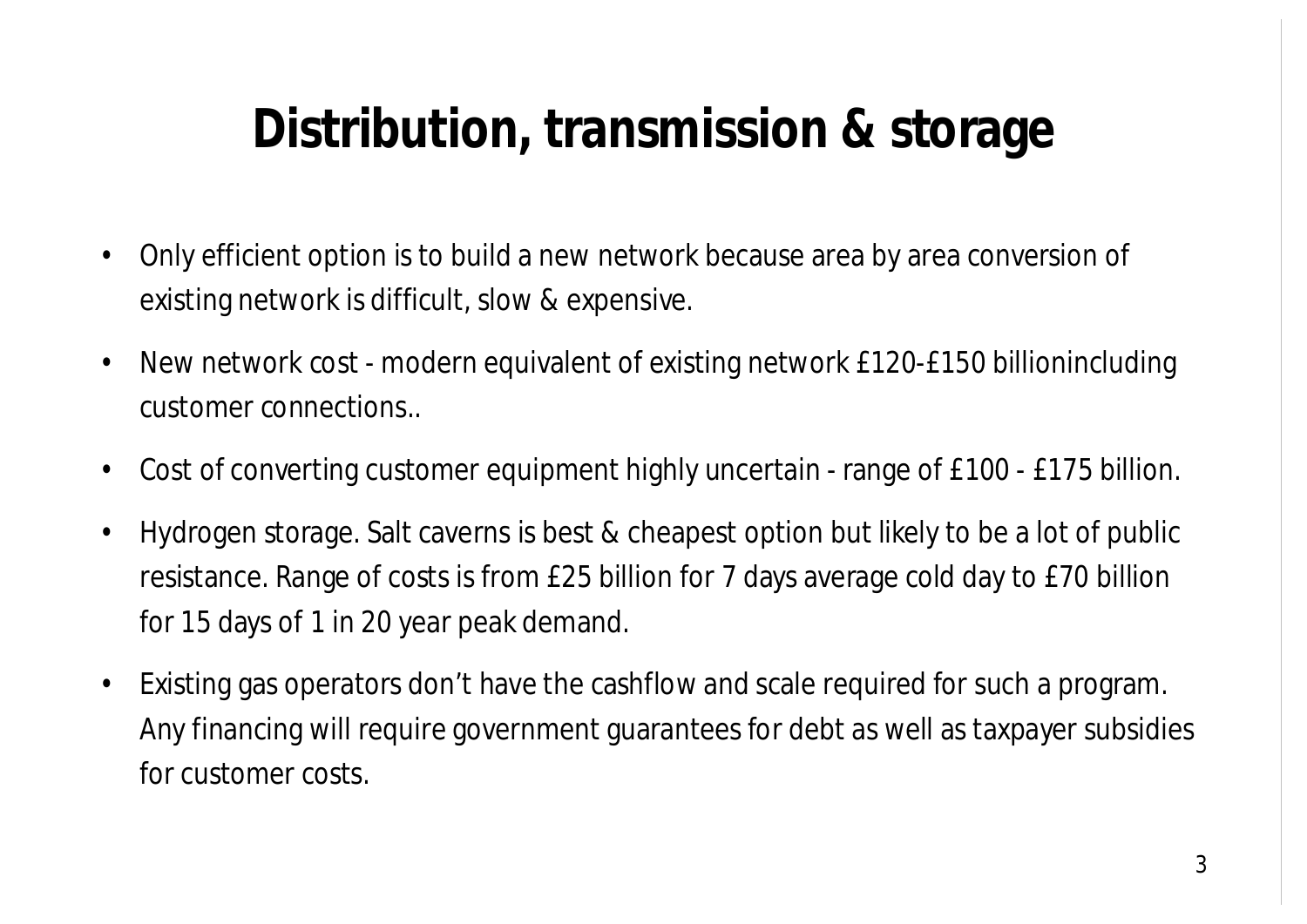## **Production: steam methane reforming**

- SMR is cheapest and easiest to rollout option for production but no carbon saving without carbon capture & storage (CCS).
- Capex of ~£105 billion assuming 90% CO2 capture + non-gas opex of £22 billion per year - overall cost including gas is more than 5 times the market cost of current gas use.
- CCS projects are notorious for cost over-runs and under-performance. Experience with CCS for gas is much less than for coal. Overall, there are serious doubts about whether this technology will be ready for deployment in the 2030s.
- Major problem of incentives: if SMR is just a stopgap then few investors will build or finance the number of plants required. The government could offer guaranteed 25 year contracts but that will transfer all risk and much of the cost to the Exchequer.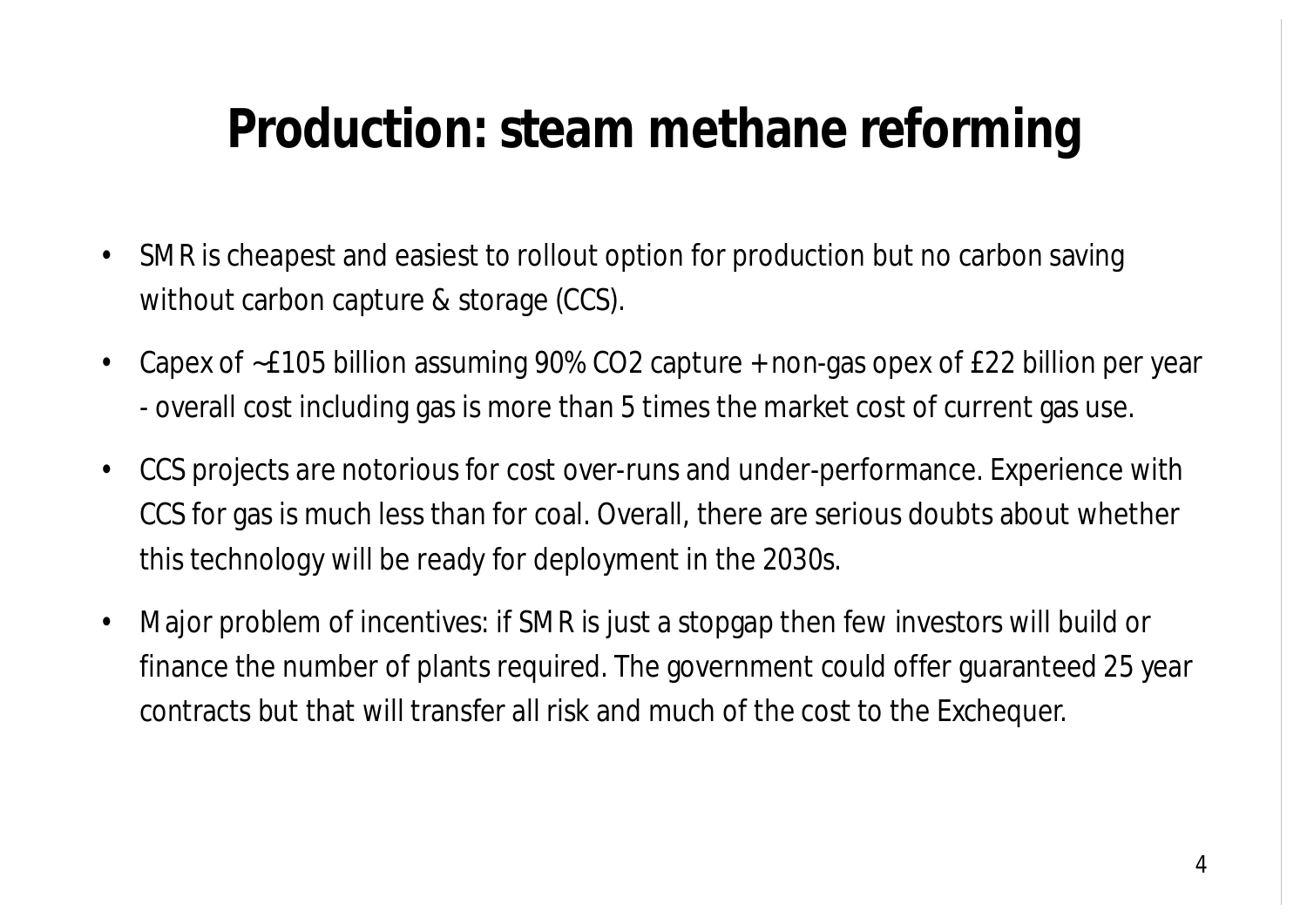### **Production: the dream of electrolysis**

- Most cost scenarios assume a nuclear-type source of electricity for electrolysis units with large output and a stable load factor. The design problem is quite different when the primary electricity source is intermittent and the efficient operating range is limited.
- The smaller the operating range, the smaller the efficient plant size for a 1 GW source.
- Annual wind variability reduces the safe efficient plant size.
- Electricity capacity required for electrolysis is 2-6 times peak electricity demand so surpluses or shortfalls in generation will destabilise any electricity system/market.
- Capex cost might be £625 billion for nuclear electrolysis or £1,300 billion upwards for electrolysis using offshore wind.
- Simply a fantasy when financial, physical and engineering constraints are examined.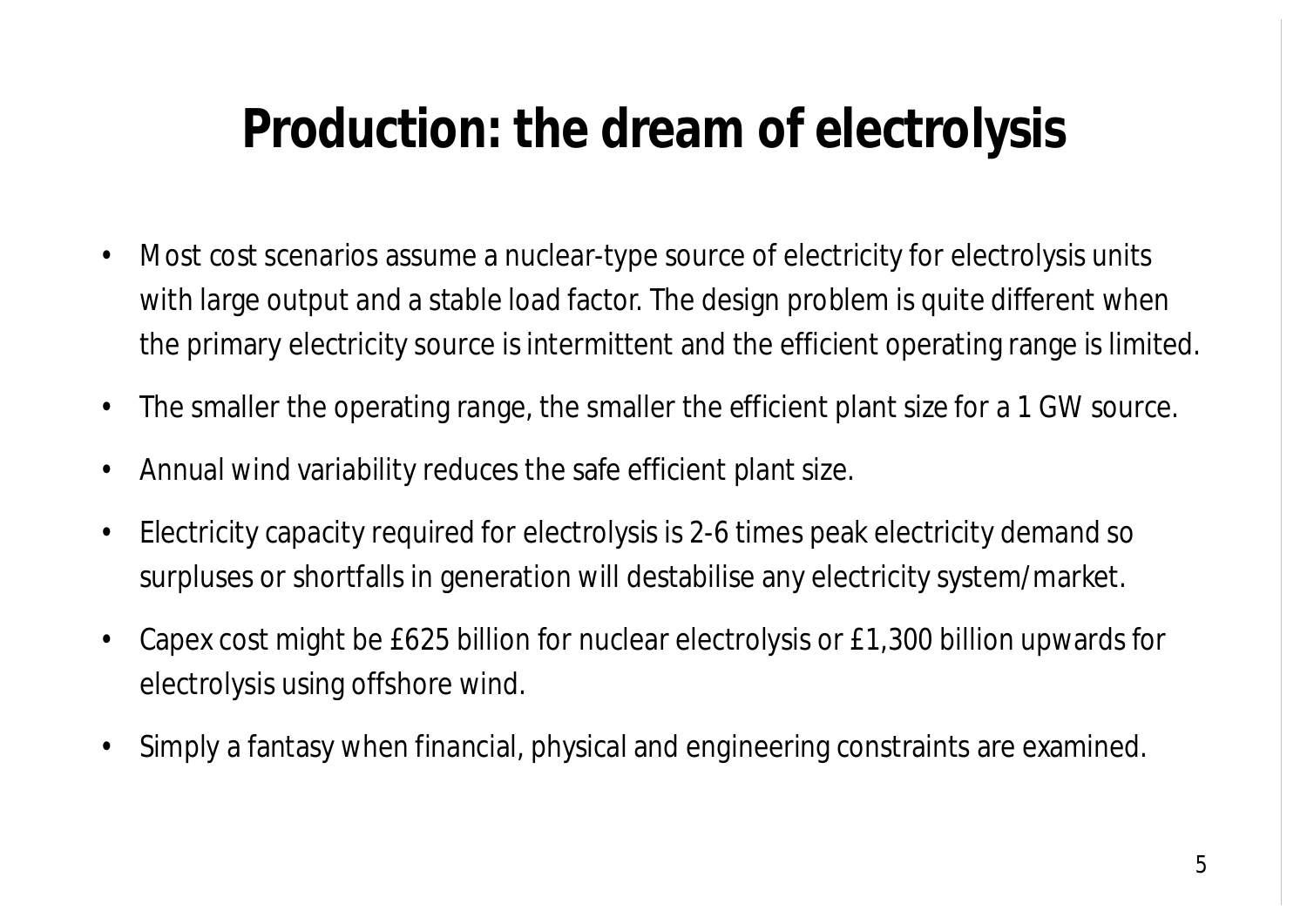#### **Wind intermittency and electrolysis plant design** (1 GW offshore wind farm)

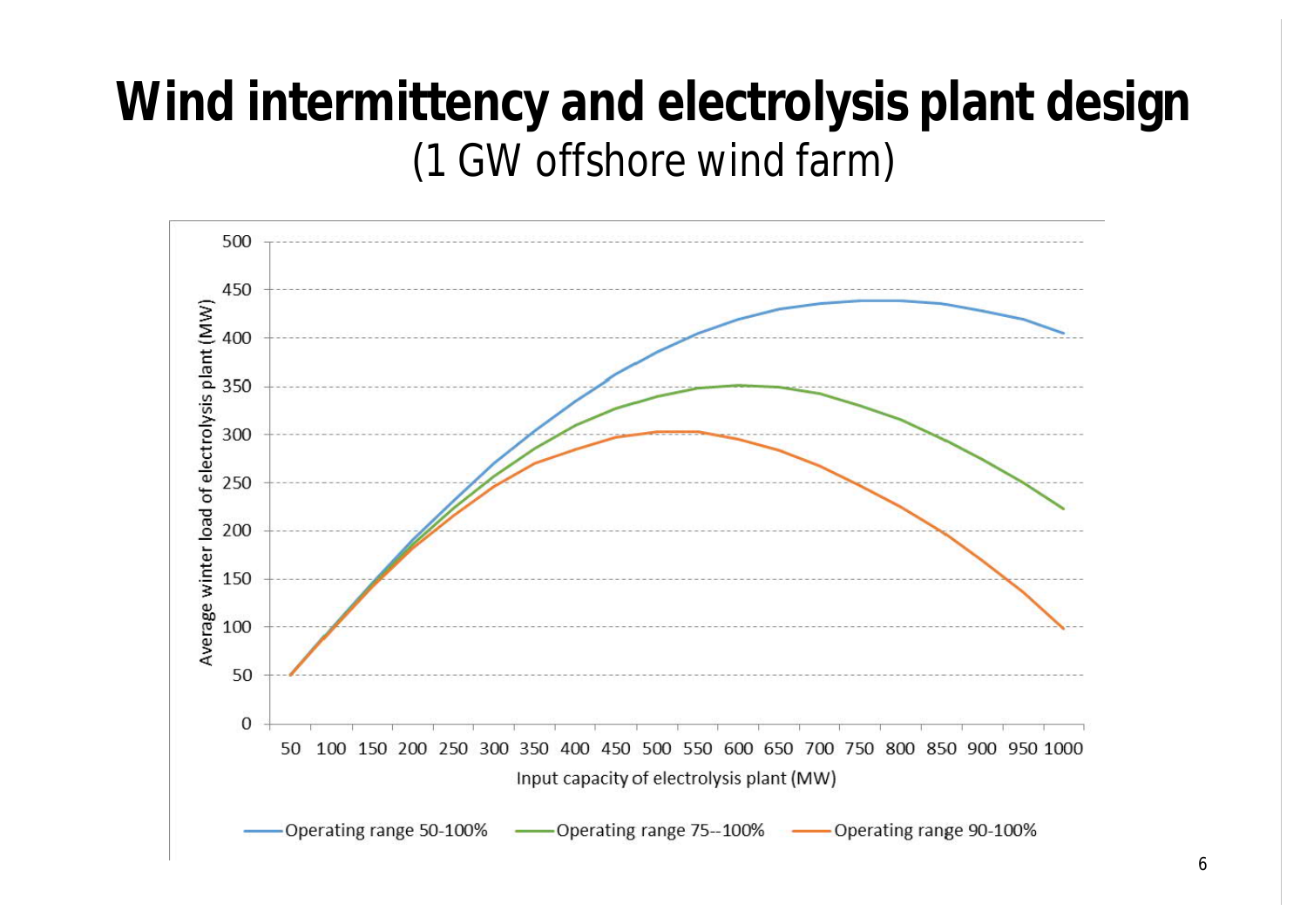#### **Annual variability and electrolysis plant design** (1 GW offshore wind farm)

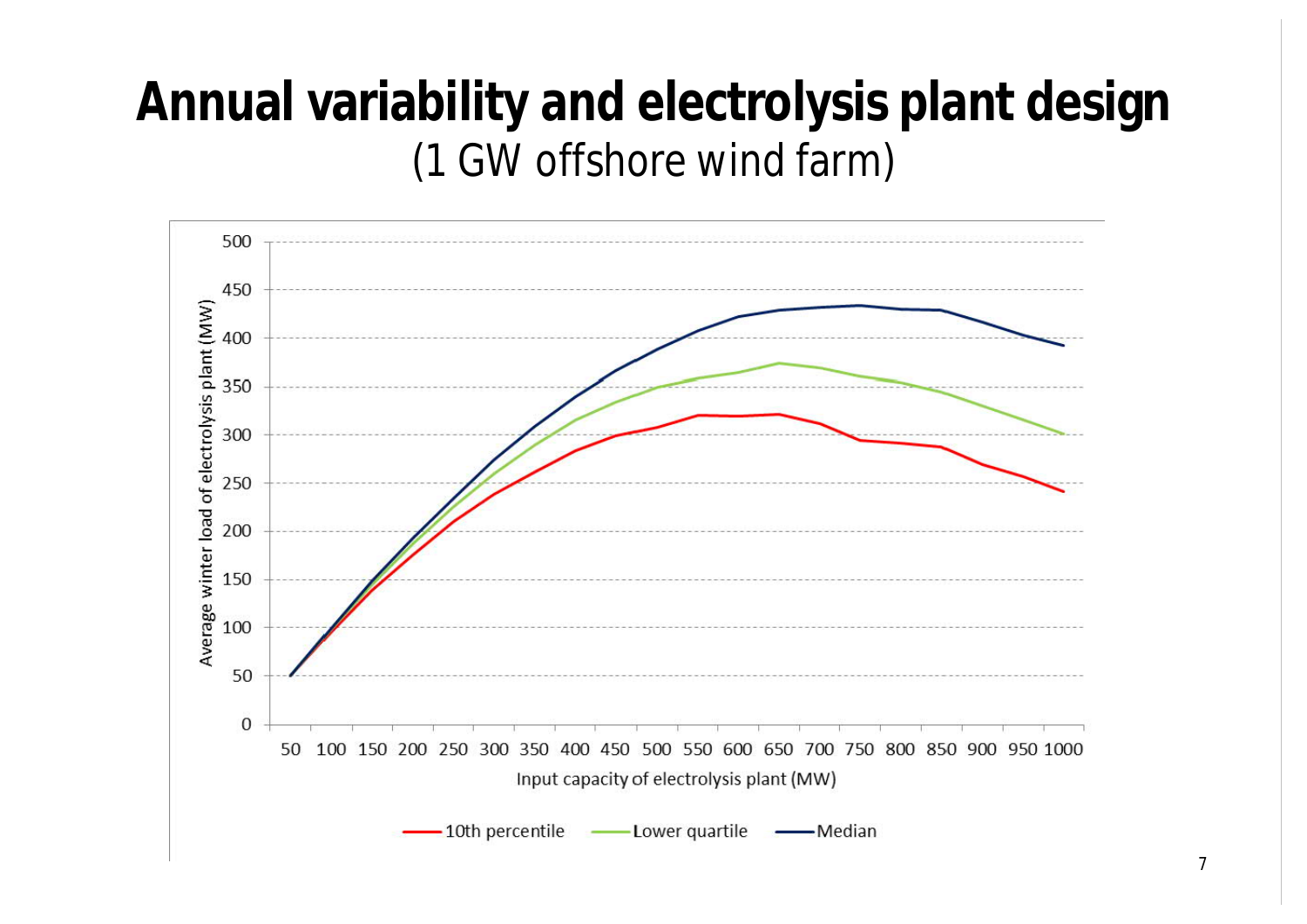## **The feasibility of full scale conversion**

- The capex costs of conversion using SMR could be financed, though more easily over 25 year than 15 years.
- Serious doubts about both reliance on CCS and the real reduction in CO2 emissions.
- However, the disruption involved would be large. There might be strong resistance to the large increase in heating costs required. Mandating conversion will be very difficult unless most/all of the costs of customer conversions are covered by grants.
- Financing for investments in production, networks and storage will be contingent on government debt guarantees and purchase agreement. In effect most or all risk will be transferred to the Exchequer and taxpayers in one form or another.
- The wider economic effects of full conversion would be (highly) negative by pre-empting or distorting investment in the rest of the economy.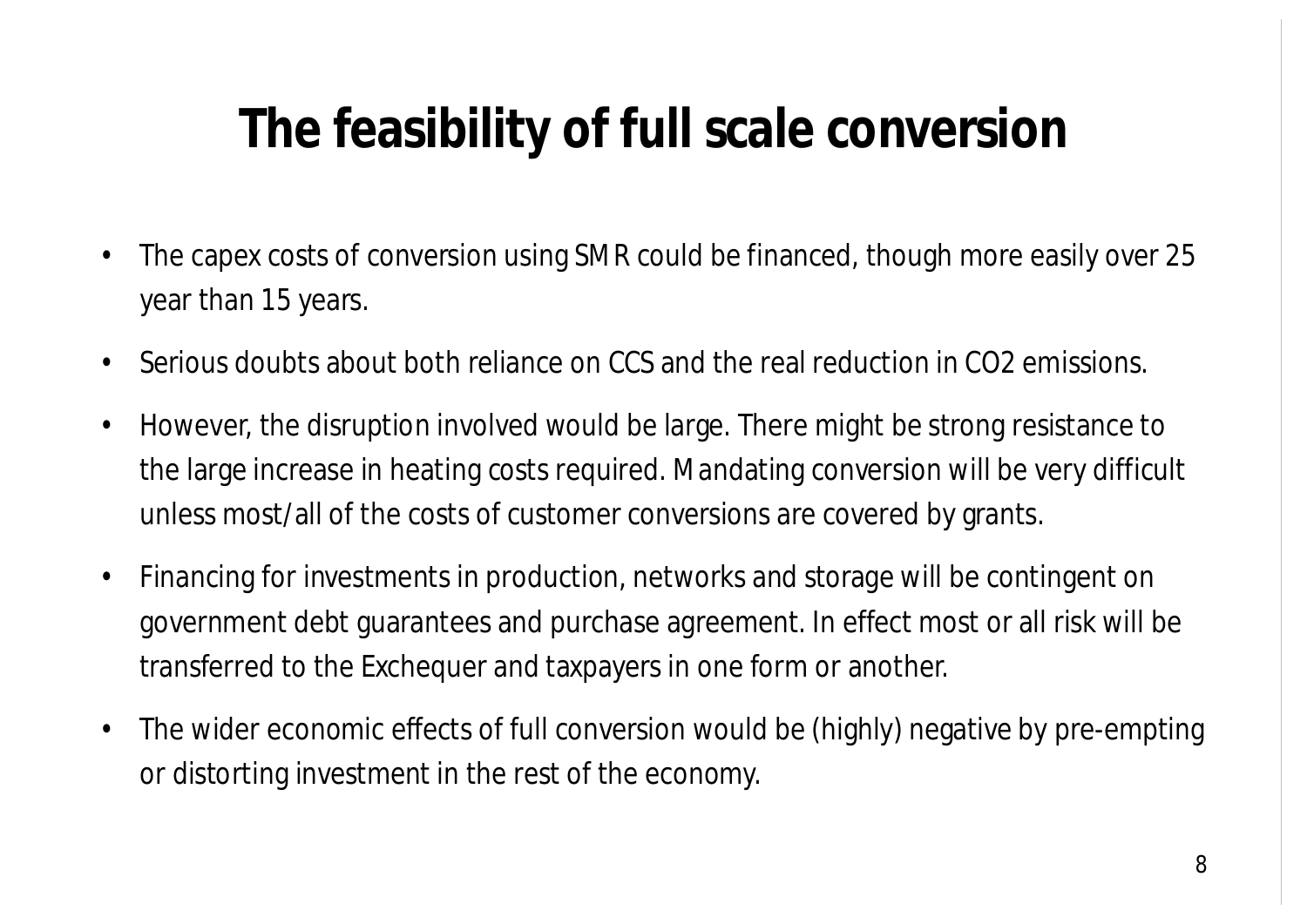#### **Summary of capex and opex costs** (Conversion of 495 TWh per year)

|                                  | Capex cost<br>(£ billion) |      | Opex cost<br>(£ billlion per year) |          | Operating<br>life |
|----------------------------------|---------------------------|------|------------------------------------|----------|-------------------|
|                                  | Low                       | High | Low                                | High     | Years             |
| Customer premises conversion     | 100                       | 175  | $\overline{0}$                     | $\Omega$ | 15                |
| Transmission & distribution      | 120                       | 150  | $\overline{2}$                     | 3        | 40                |
| Hydrogen storage                 | 25                        | 70   | 3                                  | 7        | 50                |
| Hydrogen production              |                           |      |                                    |          |                   |
| Steam methane reforming          | 105                       | 150  | 33                                 | 45       | 25                |
| Electrolysis using nuclear power | 625                       | 850  | 42                                 | 60       | 50                |
| Electrolysis using offshore wind | 1450                      | 2000 | 145                                | 200      | 25                |